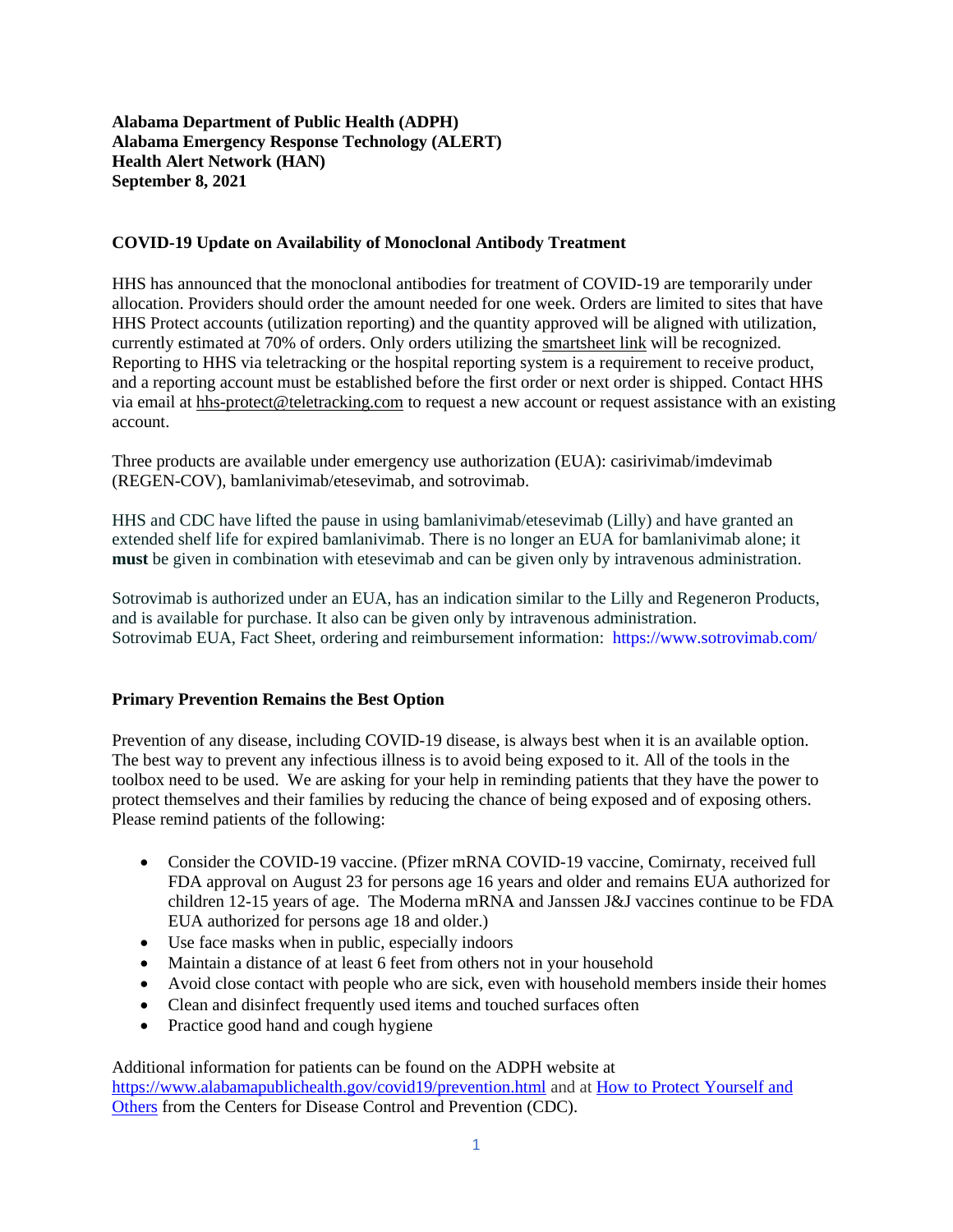### **Patient Criteria for Monoclonal Antibody Treatment for COVID-19**

As a result of the notification received from the HHS Federal COVID-19 Response Team, current efforts to expand therapy locations have been placed on hold. HHS has placed monoclonal antibodies for treatment of COVID-19 under temporary allocation. To hopefully assure that monoclonal antibodies are available now and in the future for those patients most at risk, providers are reminded that not everyone qualifies for non-hospitalized patient treatment with monoclonal antibodies. As a result of this temporary allocation, Alabama will receive less than the amounts previously ordered. Healthcare providers are asked to review the criteria and to prioritize patients based on their risk of progression to severe COVID-19 disease.

There are currently three monoclonal antibody products under EUA for the treatment of mild to moderate COVID-19. None of these products are authorized for use in persons who are hospitalized due to COVID-19, who require oxygen therapy due to COVID-19 or who require an increase in baseline oxygen flow rate due to COVID-19 in those on chronic oxygen therapy due to underlying non-COVID-19 related comorbidity or who are less than 12 years old.

Consider monoclonal antibody treatment for individuals who:

- Are high risk\* for developing severe COVID-19 **and**
- Have a positive COVID-19 test and have not yet been admitted to the hospital **and**
- Are 12 years of age or older (and at least 88 pounds)

Consider post-exposure preventive monoclonal antibodies for those who have been exposed (consistent with the CDC's close contact criteria) \*\* **and** who are:

- High risk\* for developing severe COVID-19 **and**
- 12 years of age or older (and at least 88 pounds) **and**
- Not fully vaccinated **or** vaccinated but immunocompromised or on immunosuppressive treatment

It is important to understand that post-exposure preventive monoclonal antibodies are not a replacement for vaccination. It is highly encouraged that everyone who is eligible to be vaccinated, get a COVID-19 vaccine.

Treatment should be given as soon as possible (within 10 days) after a close contact to a positive case of COVID-19, to patients who tested positive for COVID-19 **and** who are at "high risk" for disease progression to severe COVID-19. **Providers are strongly encouraged to consult with pediatric infectious disease specialists when considering treatment of children and teens.**

\*High risk includes any of the following:

- Immunosuppressive disease or weakened immune system such as rheumatoid arthritis, Lupus, cancer, or HIV
- Currently receiving immunosuppressive treatment
- 65 years of age or older
- Overweight (Adult-body mass index over 25, Child-body mass index greater than the  $85<sup>th</sup>$ percentile for age and gender)
- Pregnancy
- Chronic kidney disease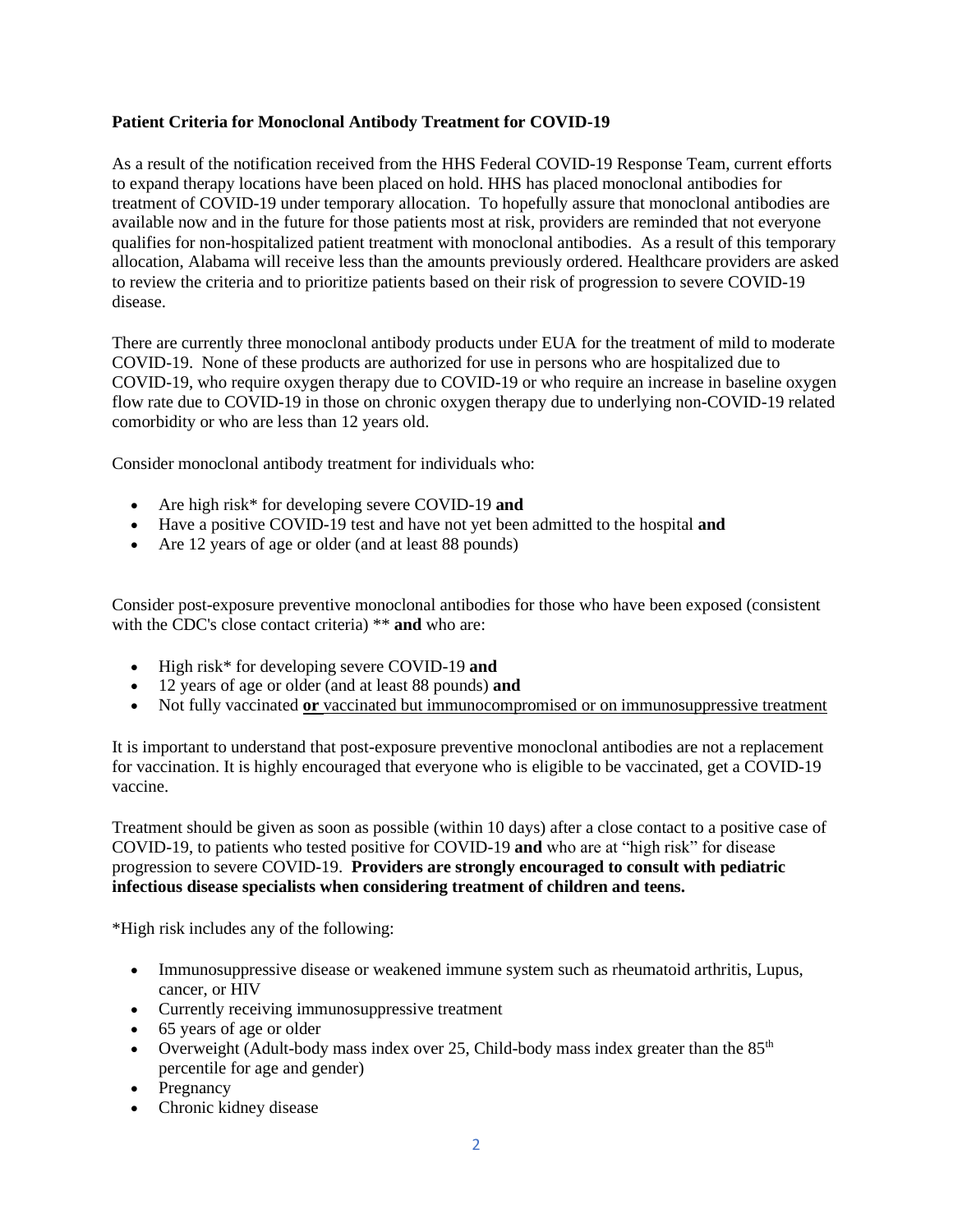- Diabetes (Type 1 and Type 2)
- Cardiovascular disease/hypertension
- Chronic lung disease such asthma, or other chronic respiratory disease requiring daily medications for control
- Sickle cell disease
- Neurodevelopmental disorders such as cerebral palsy
- Medical-related technological dependence (for example: tracheostomy, gastrostomy, or positive pressure ventilation not related to COVID-19)

\*\*Close Contact criteria can be found at [https://www.cdc.gov/coronavirus/2019-ncov/php/contact](https://www.cdc.gov/coronavirus/2019-ncov/php/contact-tracing/contact-tracing-plan/appendix.html#contact)[tracing/contact-tracing-plan/appendix.html#contact](https://www.cdc.gov/coronavirus/2019-ncov/php/contact-tracing/contact-tracing-plan/appendix.html#contact)

### **Three Monoclonal Treatments Available**

# **1. CASIRIVIMAB/IMDEVIMAB (REGEN-COV)**

Dose: 600 mg of casirivimab and 600 mg of imdevimab as a one-time dose.

Approved for intravenous infusion and **subcutaneous injection** when intravenous administration is not feasible and would lead to delay in treatment.

Minimum infusion times for intravenous administration are 20 to 50 minutes, depending on the size of Sodium Chloride bag used.

When giving by subcutaneous injection, four syringes containing 2.5 ml each should be given at four different injections sites into the thigh, back of upper arm, or abdomen, except for 2 inches around the navel, using different quadrants. The waistline should be avoided.

New and existing providers can order REGEN-COV via the AmerisourceBergen C19 Therapies Direct Order Request at no charge: <https://app.smartsheet.com/b/form/255d164d67834793b4ab549e160941e8>

### **2. BAMLANIVIMAB/ETESEVIMAB**

Dose: 700 mg of bamlanivimab and 1,400 mg of etesevimab over 21-60 minutes or longer.

The pause on distribution of bamlanivimab/etesevimab (Lilly product) has been lifted and the product is available to order through AmerisourceBergen. A shelf life extension was announced by the FDA and HHS ASPR on August 20, from 12 months to 18 months for the refrigerated Eli Lilly monoclonal antibody, bamlanivimab, which is currently [authorized](https://www.fda.gov/media/145801/download) (PDF, 347 KB) for emergency use only when administered together with etesevimab. This product is only approved for intravenous administration.

# **3. SOTROVIMAB**

Dose: 500 mg by intravenous infusion over 30 minutes

Sotrovimab is available **for purchase** directly from AmerisourceBergen using existing AmerisourceBergen accounts or by calling Customer Service (1-800-746-6273) or emailing [c19therapies@amerisourcebergen.com.](mailto:c19therapies@amerisourcebergen.com) More information can be found on the sotrovimab website: <https://www.sotrovimab.com/>